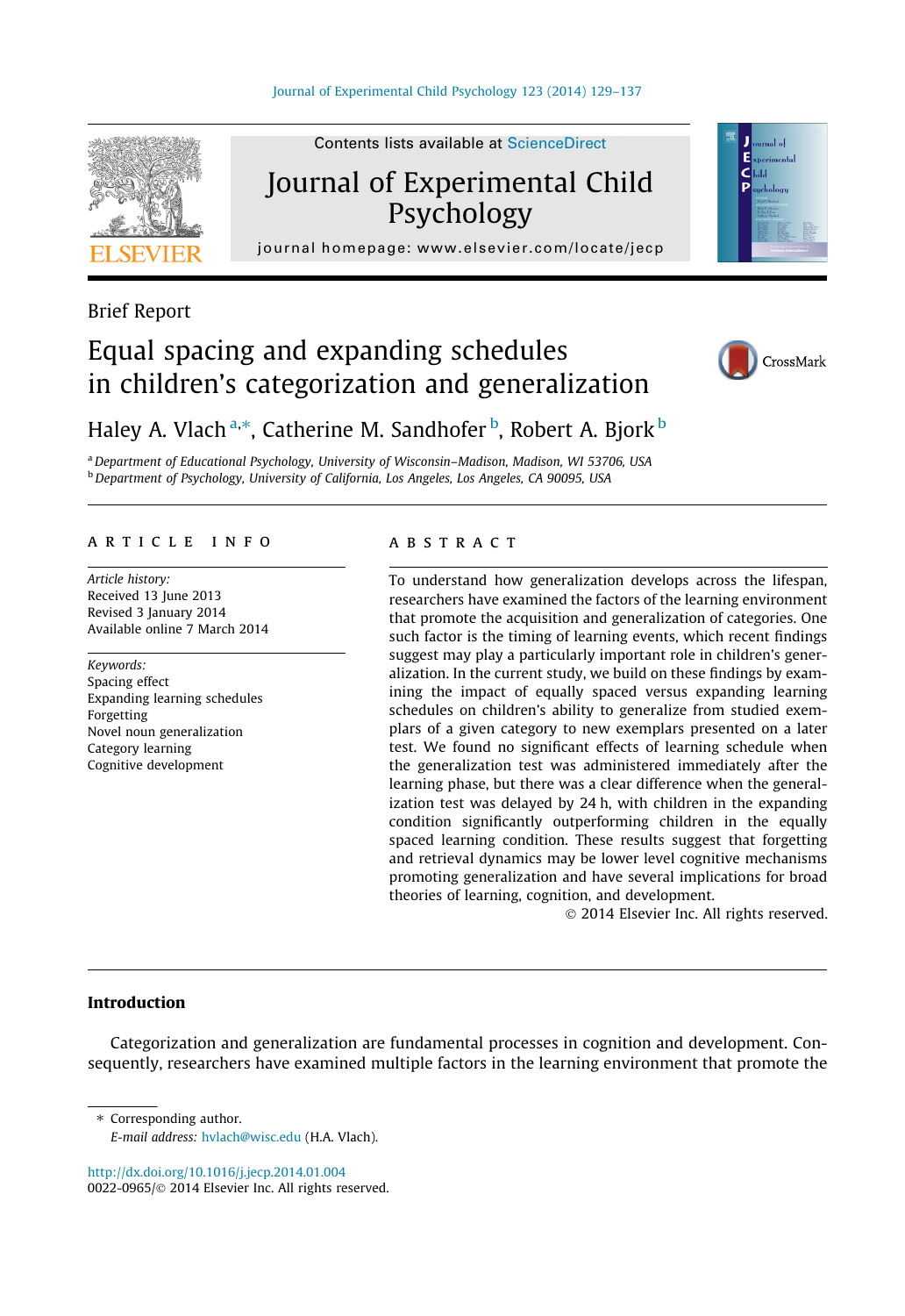acquisition and generalization of categories. A recent relevant finding is that the timing of learning events may be particularly important for promoting generalization; distributing the presentation of category exemplars across intervals of time has been shown to promote more generalization than massing category exemplars together in immediate succession (e.g., [Birnbaum, Kornell, Bjork, & Bjork,](#page-7-0) [2013; Vlach, Sandhofer, & Kornell, 2008\)](#page-7-0). To date, researchers have presented learners with category exemplars on spaced schedules with roughly equal intervals of time between presentations. The current study extends this work by examining how distributing learning events across variable amounts of time affects children's category acquisition and generalization.

#### The spacing effect in memory and generalization

A considerable body of research has examined the conditions under which the timing of learning events promotes and/or deters memory. The most highly replicated and robust finding of this literature is commonly termed the *spacing effect* [\(Ebbinghaus, 1885/1964;](#page-7-0) see [Cepeda, Pashler, Vul, Wixted, &](#page-7-0) [Rohrer, 2006](#page-7-0), for a review). The spacing effect refers to the finding that memory is enhanced on a delayed test when learning events are distributed in time rather than massed in immediate succession. Hundreds of experiments have observed a spacing effect in a wide variety of memory tasks ([Cepeda](#page-7-0) [et al., 2006\)](#page-7-0). In these studies, learners are presented with the same information multiple times, such as lists of words, with intervals of time filled with unrelated events between each presentation. After a delay, participants are asked to recall the exact information presented earlier in the experiment, such as the words from the list.

Only recently, however, has the spacing effect been studied in the context of categorization and generalization tasks [\(Birnbaum et al., 2013; Kang & Pashler, 2012; Kornell & Bjork, 2008; Kornell, Castel,](#page-7-0) [Eich, & Bjork, 2010; Rohrer, 2012; Vlach, Ankowski, & Sandhofer, 2012; Vlach et al., 2008; Wahlheim,](#page-7-0) [Dunlosky, & Jacoby, 2011](#page-7-0)). Categorization and generalization tasks differ from memory tasks because they require learners to aggregate exemplars, abstract relevant and irrelevant information across presentations, store information, and (at test) generalize this information to a new instance of the category. This body of research has revealed that spacing the exemplars of a given category, versus presenting exemplars in immediate succession, promotes generalization at a delayed test. Indeed, this finding has been observed across the lifespan, including during childhood (e.g., [Vlach et al., 2008, 2012\)](#page-8-0), during adulthood (e.g., [Birnbaum et al., 2013\)](#page-7-0), and during older adulthood (with interleaved learning para-digms; e.g., [Kornell et al., 2010](#page-7-0)).

In studies of categorization and generalization processes in children, the children are typically presented with a series of category exemplars, often novel objects that share a common perceptual feature (e.g., shape) but also have differing perceptual features (e.g., color, texture). Each category exemplar is paired with a novel linguistic label (e.g., ''wug''). In studies on the effects of spacing [\(Vlach](#page-8-0) [et al., 2008, 2012\)](#page-8-0), the exemplars have been presented on either a massed schedule, in which category exemplars are presented in immediate succession, or a spaced schedule, in which category exemplars are separated in time. At test, children are shown a set of objects that includes a novel exemplar of a studied category and are asked to identify the object that is, say, a ''wug.'' The current study used a similar paradigm.

To date, in research on spaced learning schedules in categorization and generalization tasks, learners have been presented with exemplars of a given category with an equal, or roughly equal, temporal separation between successive exemplars. That is, information has been presented on spaced sched-ules with an equal amount of time between learning events (e.g., [Birnbaum et al., 2013; Vlach et al.,](#page-7-0) [2008, 2012](#page-7-0)). However, research has yet to examine categorization and generalization on variable learning schedules. Thus, in the current study, we examined children's generalization across both equal and variable time schedules. Given that there are an infinite number of possible variable learning schedules, we focused on a particular schedule—an expanding interval schedule—that has often been compared with a uniform schedule in research on memory for verbal materials, such as names or vocabulary items.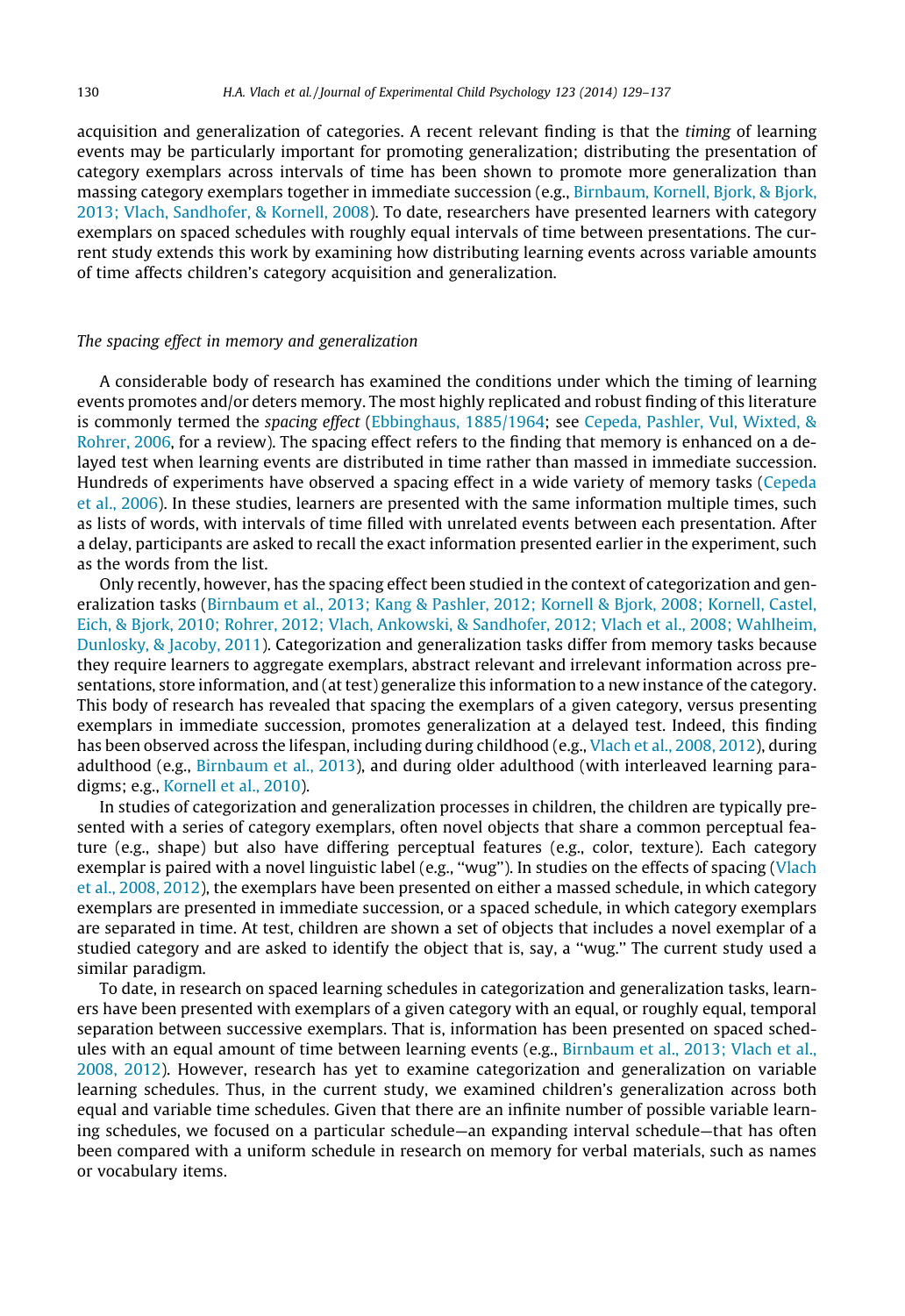#### Expanding learning schedules

In expanding schedules (e.g., [Landauer & Bjork, 1978](#page-7-0)), the amount of time between learning events gets larger with every presentation. That is, the spacing interval becomes increasingly longer over the course of the learning period. We focused our investigation on expanding learning schedules for a few reasons. First, as outlined below, the logic as to why an expanding schedule should enhance memory and generalization is appealing in the context of children's concept learning. Second, even though there have been demonstrations that equally spaced schedules can sometimes produce better longterm recall (e.g., [Karpicke & Bauernschmidt, 2011](#page-7-0); see [Balota, Duchek, & Logan, 2007](#page-7-0), for a discussion), recent findings have demonstrated that expanding schedules are superior for individuals and/or materials subject to rapid forgetting (see [Maddox, Balota, Coane, & Duchek, 2011; Storm, Bjork, & Storm,](#page-8-0) [2010](#page-8-0)), an important consideration in research on young children (e.g., [Rovee-Collier, 1997](#page-8-0)).

A third reason for examining expanding schedules is that finding benefits of such schedules would implicate memory processes as being key to children's inductive learning. Expanding schedules have been hypothesized to enhance memory to a greater degree than equally spaced schedules because expanding schedules reactivate information along the forgetting curve at more optimal time points than equally spaced schedules ([Landauer & Bjork, 1978; Maddox et al., 2011; Storm et al., 2010\)](#page-7-0). There are two ways in which expanding schedules optimize the reactivation of information. First, expanding learning schedules minimize the amount of forgetting between the first and second learning events; that is, such schedules still introduce forgetting between the first two learning events but reduce the likelihood that learners will be unable to retrieve information before it is presented again. Second, such schedules gradually make retrieval more effortful, which has been shown to strengthen memory for the retrieved information and to slow the subsequent forgetting rate (e.g., [Whitten & Bjork, 1977\)](#page-8-0). As the retrieval strength for information improves with subsequent presentations, increasing the interval between learning events introduces more forgetting, which may engender more effortful retrieval at subsequent presentations, promoting even stronger memory for information. An optimal expanding schedule would reactivate information at a key point in time at each presentation—namely, right before information is about to become inaccessible to the learner. However, there are a number of time points along the forgetting curve that would engage learners in more effortful retrieval of the past than equally spaced schedules, which would still result in a benefit of an expanding schedule.

In sum, a benefit of an expanding schedule would suggest that memory processes are central in promoting categorization and generalization. Indeed, prior research on spaced learning and generalization has suggested that forgetting may be a cognitive process that supports children's generalization by promoting memory for relevant features of categories across exemplar presentations ([Vlach](#page-8-0) [et al., 2008, 2012\)](#page-8-0).

#### The current study: Equal and expanding learning schedules in children's generalization

In the current experiment, the effects of presentation schedule were examined on generalization tests administered on two timescales: immediately and after a 24-h delay. The immediate test was administered, in part, to ensure that children would be able to generalize information after learning. However, the benefits of spacing typically are not observed at an immediate test but are observed at a delayed test ([Cepeda et al., 2006](#page-7-0)). Consequently, there was also a test administered at a substantial delay. In sum, the two presentation conditions and the two testing conditions allowed for a direct examination of different learning schedules in children's immediate and long-term generalization.

#### Method

#### Participants

The participants were 48 3-year-old children  $(M = 41.49$  months, 25 girls and 23 boys). All children were monolingual English speakers and recruited from local preschools. An equal number of children were randomly assigned to each presentation condition, resulting in 12 children in each condition of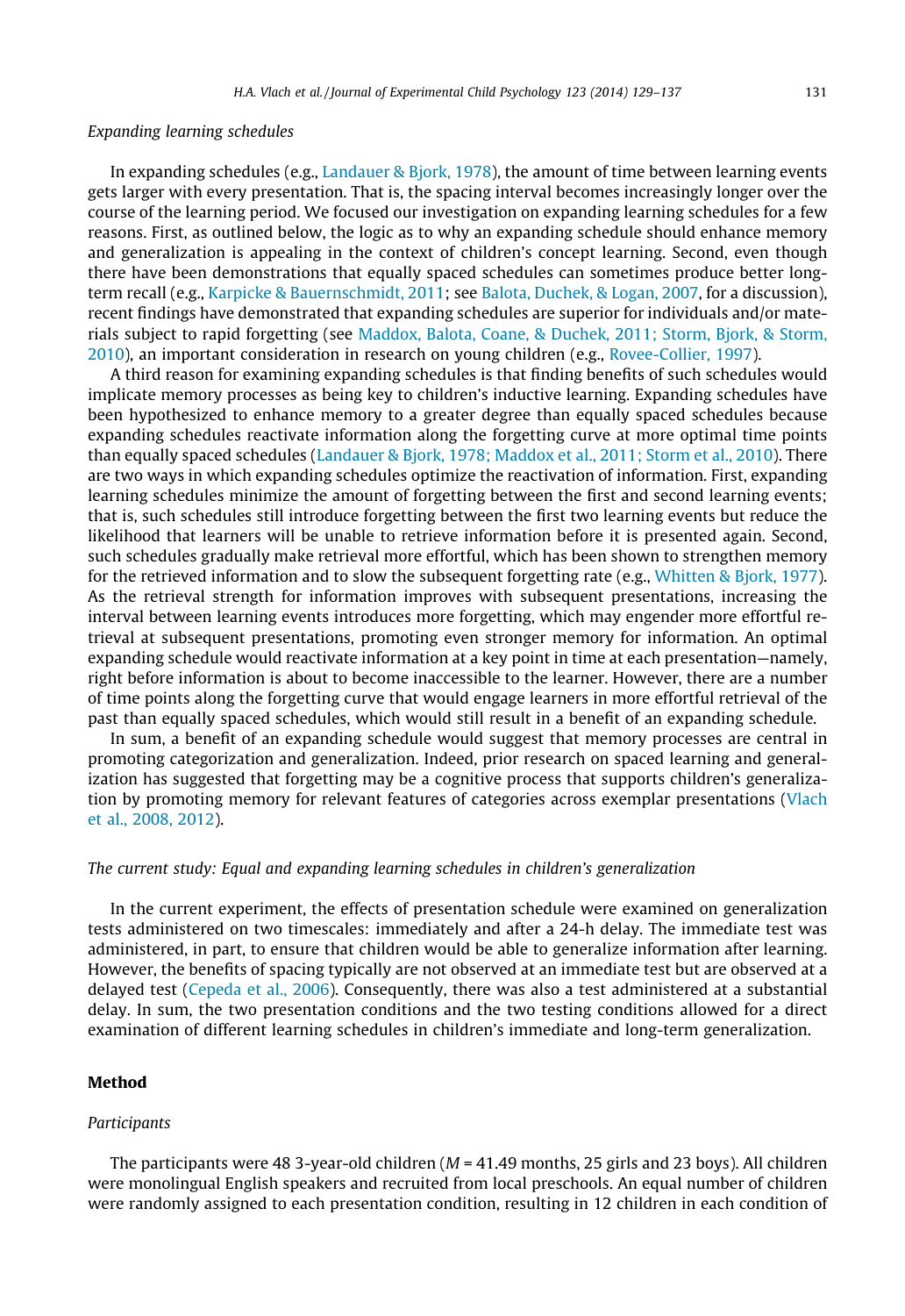<span id="page-3-0"></span>the study. Children at this point in development (i.e., preschool-aged) were chosen in order to parallel previous research on spacing in generalization tasks (e.g., [Vlach et al., 2008\)](#page-8-0) and to characterize generalization behavior during a time period in which learners are rapidly acquiring new object categories and concepts.

## Stimuli

Children were presented with eight novel object categories. Each category contained four instances that varied in color, texture, and perceptual features, but all instances had the same shape (see Fig. 1B)



Fig. 1. Experimental procedure for one trial. (A) Distractor phase. A novel object was presented without a label (e.g., "Look at this!''). (B) Learning phase. Four novel objects were presented and given a label (e.g., ''Look at this blicket!'') on an equal spacing or expanding learning schedule. (C) Test phase. Four objects were presented, and children were asked to identify the target (e.g., ''Can you hand me the blicket?''). For children in the immediate condition, testing occurred immediately after the learning phase. For children in the delayed testing condition, testing took place the next day.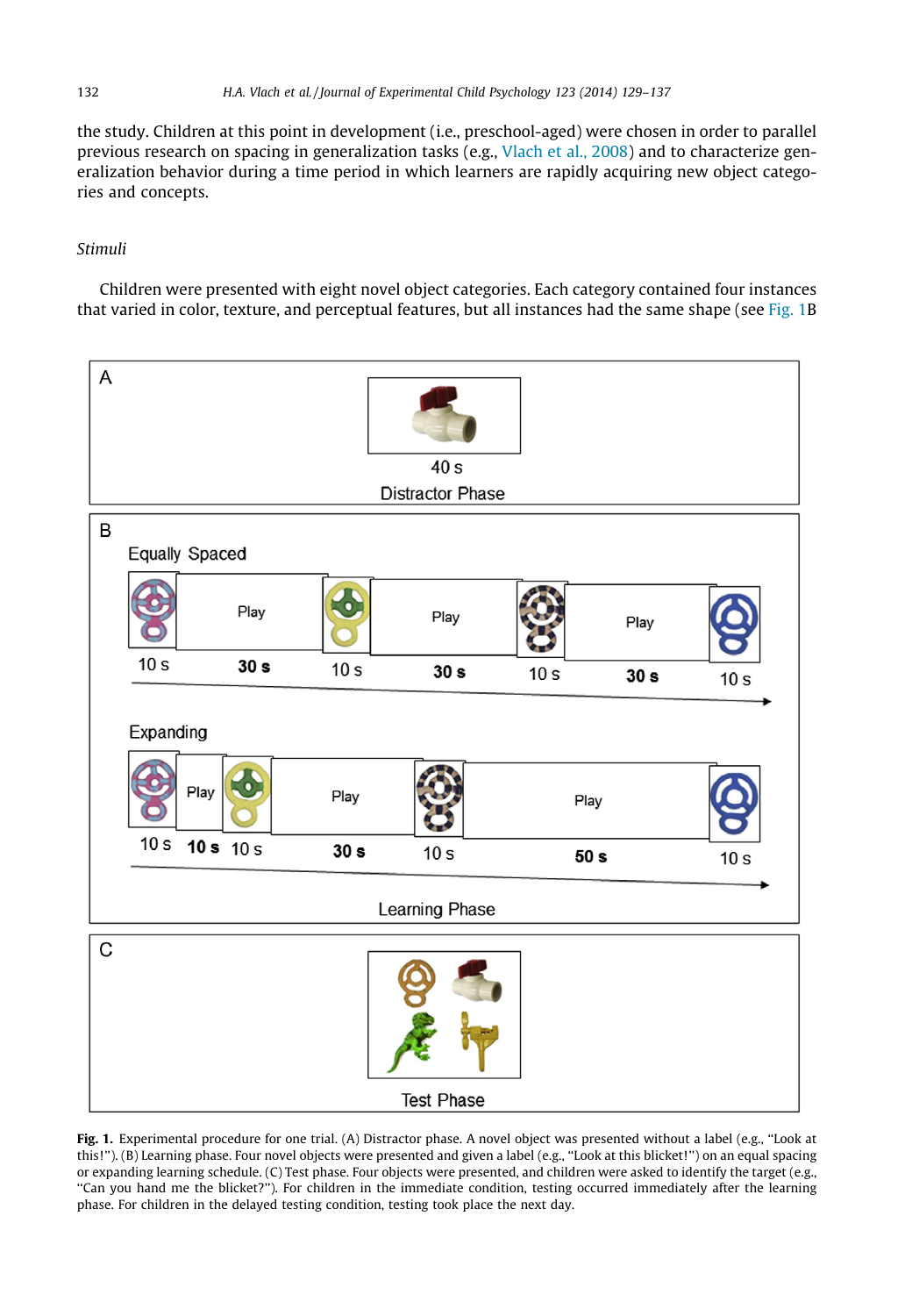At test, there were four objects presented (see [Fig. 1C](#page-3-0)). One object was a novel instance of the target category, and one object was the distractor object. The third object was a novel object that differed in shape, color, texture, and perceptual features from all of the objects presented at test. The fourth object was a familiar object (e.g., a toy dinosaur).

#### Design

The study was a 2 (Presentation Timing) $\times$  2 (Testing Delay) design. Both presentation timing (equal or expanding) and testing delay (immediate or 24-h delay) were between-participants factors.

#### Procedure

The experiment was conducted by two experimenters; one experimenter coordinated the timing, and the second experimenter organized the objects under a table so that they were not visible until presentation. During the presentations, the first experimenter kept the object in the child's gaze at all times. If a child began to look away during an object presentation, the first experimenter moved the object into the child's visual focus to maintain the child's attention and ensure equivalent looking times across all trials.

During the experiment, children were introduced to eight sets of stimuli, one set per trial. Each set was presented in three phases: a distractor phase, a learning phase (on an equal or expanding schedule), and a test phase.

#### Distractor phase

The distractor phase was the first phase of each trial. As depicted in [Fig. 1](#page-3-0)A, a distractor object was presented for 40 s and was not given a linguistic label (e.g., the experimenter said, ''Look at this!''). The distractor object was different in shape from the objects presented during the learning phase and was a novel object in every trial. The purpose of introducing a distractor object was to have a familiar object present during testing that was not the target object. This ensured that children were not simply responding based on the familiarity of the objects during the test.

#### Learning phase

The learning phase of each trial began immediately following the distractor phase. As depicted in [Fig. 1B](#page-3-0), in both presentation conditions, each of the objects was presented individually and allotted 10 s of viewing time. During the four object presentations, each object was labeled three times (e.g., ''Look at this blicket!''). Thus, the total presentation time for each novel category (''blicket'') was 40 s, equivalent to that of the distractor object presented during the distractor phase.

The only difference between the two presentation timing conditions was the amount of time between each object presentation. In the equal spacing condition, there was 30 s between each presentation. In the expanding condition, there was 10 s between the first and second presentations, 30 s between the second and third presentations, and 50 s between the third and fourth presentations. During the spacing intervals (labeled ''Play'' in [Fig. 1](#page-3-0)), children played with stickers and/or completed puzzles. These schedules were chosen to be consistent with prior research (e.g., [Vlach et al., 2012\)](#page-8-0) and to control for the overall amount of spacing between the two conditions. The equal spacing condition (30–30–30 s) and expanding condition (10–30–50 s) both contained a total of 90 s of spacing between object presentations.

### Test phase

During the test phase of each trial, children were given one forced-choice novel noun generalization test. For children in the immediate testing condition, the test phase immediately followed the learning phase. For children in the 24-h delayed condition, the test phase occurred the next day. As depicted in [Fig. 1](#page-3-0)C, children were simultaneously presented with four objects, in random placement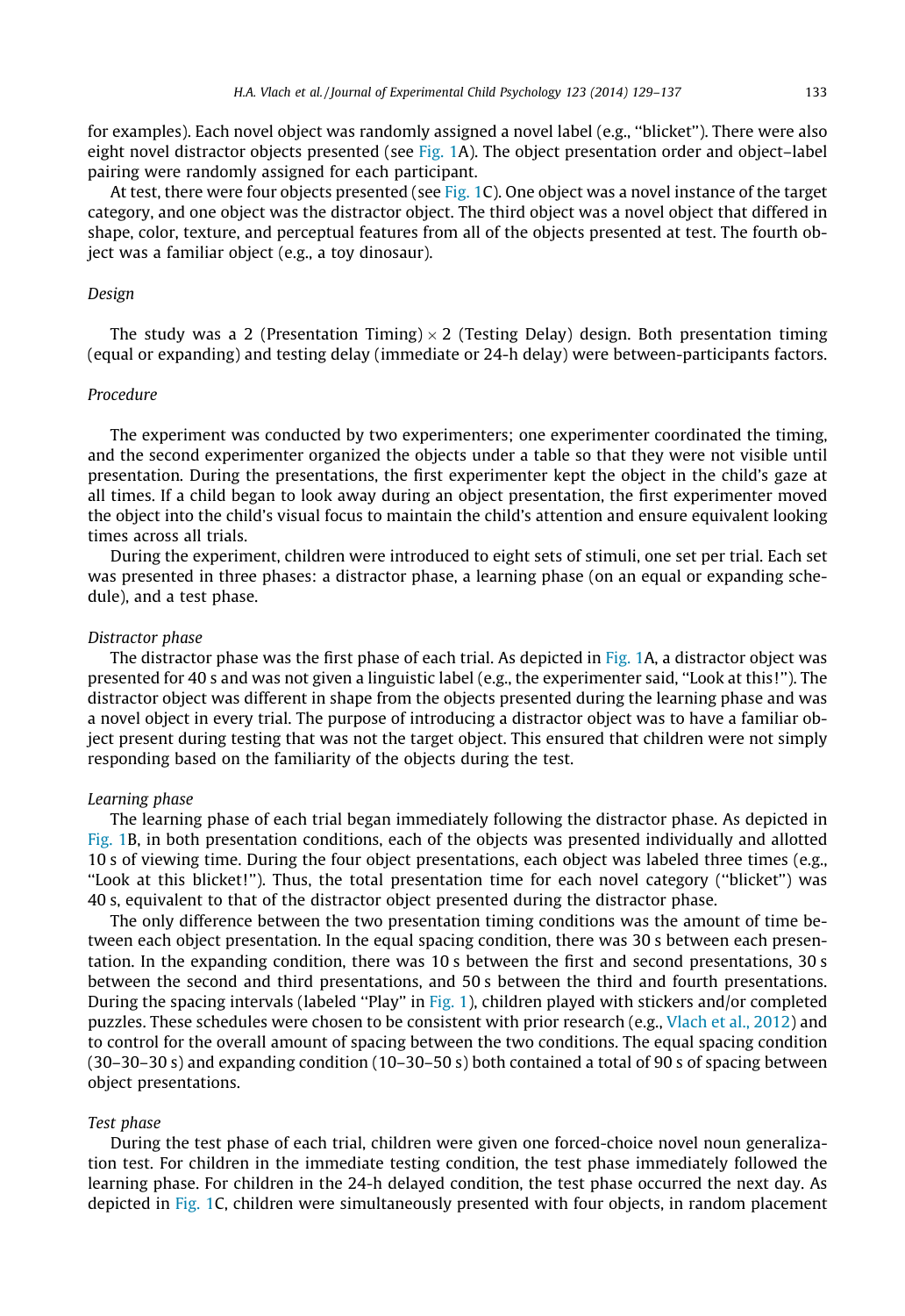order, and were asked to pick out the target object (''Can you hand me the blicket?''). The target object (''blicket'') was a new instance of the category that varied in color and texture from previously viewed instances. A second object was the same distractor object that had been presented during the distractor phase. A third object was an unfamiliar novel object, and the fourth object was an object known by children that had not been presented during the experiment (e.g., a toy dinosaur). Children were not given feedback during the test phase.

#### Results

We were interested in whether the timing of presentations affected children's generalization performance at the immediate and 24-h delayed tests. Fig. 2 shows the mean percentages of correct responses in the four conditions of the study. As can be seen in the figure, there were overall differences between the two presentation timing conditions and the two testing delays, suggesting an interaction between testing delay and presentation timing. A 2 (Presentation Timing)  $\times$  2 (Testing Delay) analysis of variance (ANOVA), with mean percentage of correct responses as the dependent measure, revealed no main effect of presentation timing,  $F(1,44) = 1.695$ ,  $p = 0.200$ . However, the test also revealed a significant main effect of testing delay, F(1,44) = 16.856, p < .001,  ${\eta_{\rm p}}^2$  = .277, and a significant interaction of presentation timing and testing delay,  $F(1,44)$  = 6.267, p = .016,  $\eta_p^2$  = .125.

We had predicted that any differential effects of presentation schedule would show up on the 24-h delayed test but not on the immediate test. We computed two planned comparisons using  $t$  tests with Bonferroni corrections (corrected to an alpha of .05) to determine the nature of the differences between the two presentation timing conditions within each testing delay condition. Because we were interested in examining the effects of the two presentation schedules on children's immediate and long-term generalization, it was important to determine how performance differed between the presentation timing conditions within each level of delay (immediate or 24-h delay). These tests revealed no significant difference at the immediate test,  $p = 0.395$ , but revealed a significant difference at the 24h delayed test,  $p = .015$ . Thus, although there was not a significant difference in performance between the two presentation conditions at the immediate test, children in the expanding learning condition demonstrated significantly higher performance at the 24-h delayed test. We also examined whether there were differences in children's errors across test lures (distractor, novel, and known objects) and conditions, and we did not find any significant differences across lures or conditions, ps > .05.



Fig. 2. Mean percentages of correct responses by presentation timing condition (equal spacing or expanding) and testing delay (immediate or 24-h delay). Error bars represent 1 standard error. The dashed line represents chance performance; children in all conditions performed significantly above chance performance. An asterisk (\*) represents a significant difference, p < .05.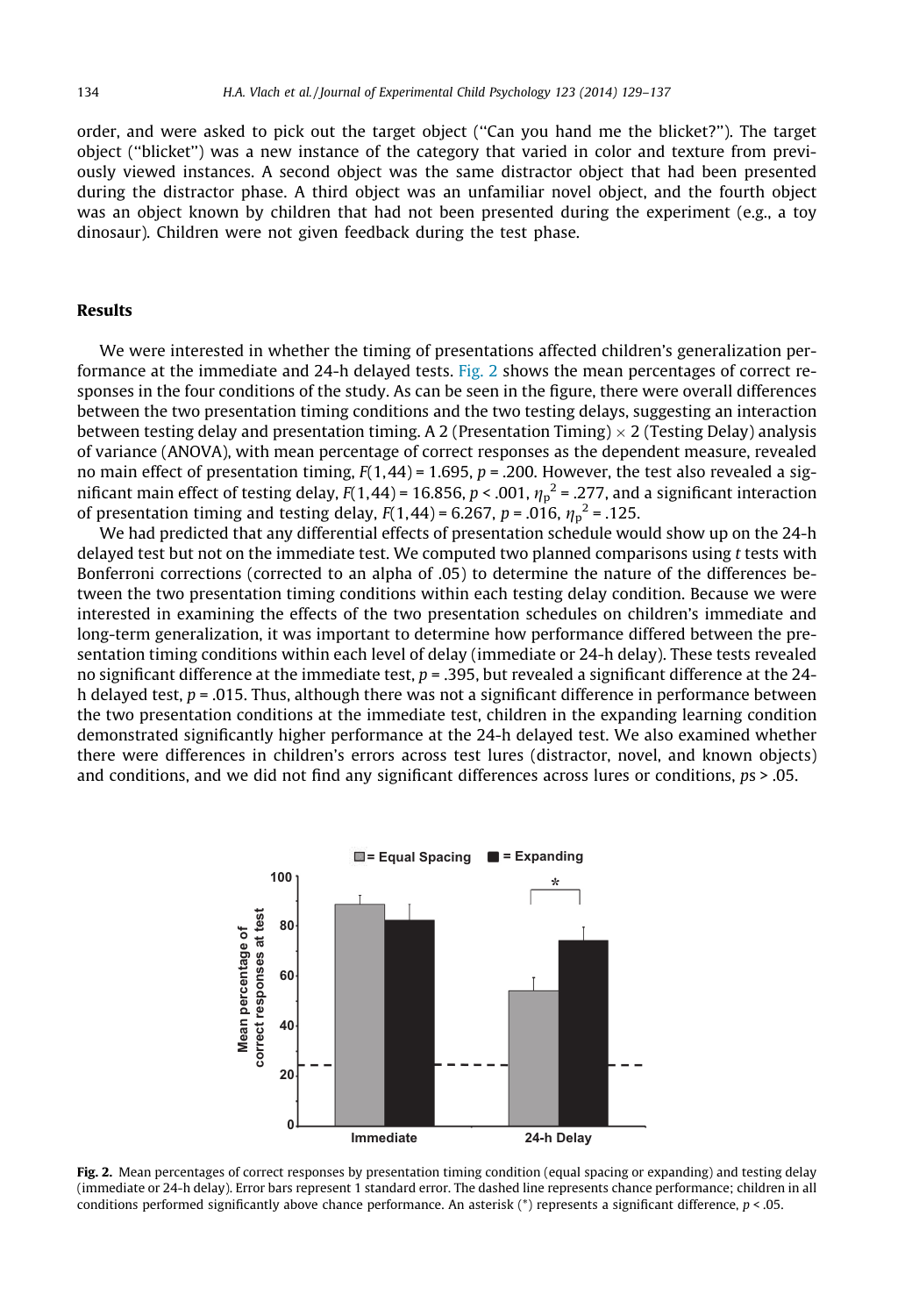#### Discussion

In this study, we examined whether the timing of learning events affected children's categorization and generalization. Specifically, we examined whether an expanding learning schedule would promote generalization to a greater degree than an equally spaced learning schedule. We found that, on an immediate generalization test, there was no significant difference in performance between the two presentation conditions. However, at the 24-h delayed generalization test, we observed a significant difference between the two conditions, with children in the expanding learning condition significantly outperforming children in the equal spacing condition. To our knowledge, this study is the first to demonstrate that expanding learning schedules can promote generalization to a greater degree than non-expanding spaced learning schedules. These findings suggest that the benefits of expanding schedules are not constrained to memory tasks but that these learning schedules can promote multiple types of learning, such as the acquisition and generalization of information.

Why did we observe that an expanding learning schedule promoted children's generalization to a greater degree than an equally spaced schedule? We suggest that the same cognitive processes that promote memory are also affecting categorization and generalization. In the sections below, we outline (a) the memory processes that could be contributing to enhanced generalization in expanding schedules, (b) the value of a developmental approach to understanding the efficacy of expanding learning schedules, and (c) the implications of these findings for the curriculum design and educational practices.

#### Memory processes in children's categorization and generalization

Historically, there have been four classes of theories developed to explain spacing effects in memory tasks: study phase retrieval theories (e.g., [Thios & D'Agostino, 1976](#page-8-0); see also [Benjamin & Tullis,](#page-7-0) [2010](#page-7-0)), deficient processing theories (e.g., [Hintzman, 1974](#page-7-0)), encoding variability theories (e.g., [Glen](#page-7-0)[berg, 1979\)](#page-7-0), and consolidation theories (e.g., [Landauer, 1969\)](#page-7-0). Consolidation accounts have proposed that spacing effects emerge because the interval between learning events allows time for consolidation. Indeed, in most studies on the spacing effect, spaced learning schedules are typically longer in overall duration than massed learning schedules, allowing more time for consolidation during the learning period. However, the current paradigm does not have this confound; there was an equal amount of time between the learning events (90 s) and the learning trials were the same duration (130 s), but we still observed performance differences at the delayed test. Another possibility is that the longer interval between the last two presentations in the expanding schedule resulted in more time for consolidation at the end of learning, which could result in higher performance in the expanding condition. However, based on consolidation theories [\(Landauer, 1969](#page-7-0)), there should be differences in performance between the spaced and expanding schedules at both the immediate and delayed tests, which is inconsistent with our finding a significant difference in performance only at the 24-h delayed test.

What about the other theoretical accounts? The current results are consistent with previous research demonstrating that forgetting and retrieval difficulty may be a mechanism promoting children's categorization and generalization (a study phase retrieval account; e.g., [Vlach et al., 2008,](#page-8-0) [2012](#page-8-0)). However, the current research does not rule out the possibility that there were differences in contextual encoding and/or attention across the equally spaced and expanding learning conditions. Consequently, an important direction for future research is to examine these processes in children's categorization and generalization. Indeed, spaced learning has been investigated only in the context of categorization and generalization tasks within the last few years; much research is needed to connect the process of generalization to classic theories of spaced learning.

#### Looking ahead: Developmental theories and educational contexts

We observe accelerated rates of forgetting during early childhood and older adulthood (e.g., [Mad](#page-8-0)[dox et al., 2011; Rovee-Collier, 1997](#page-8-0)). Consequently, there may be an even larger benefit of expanding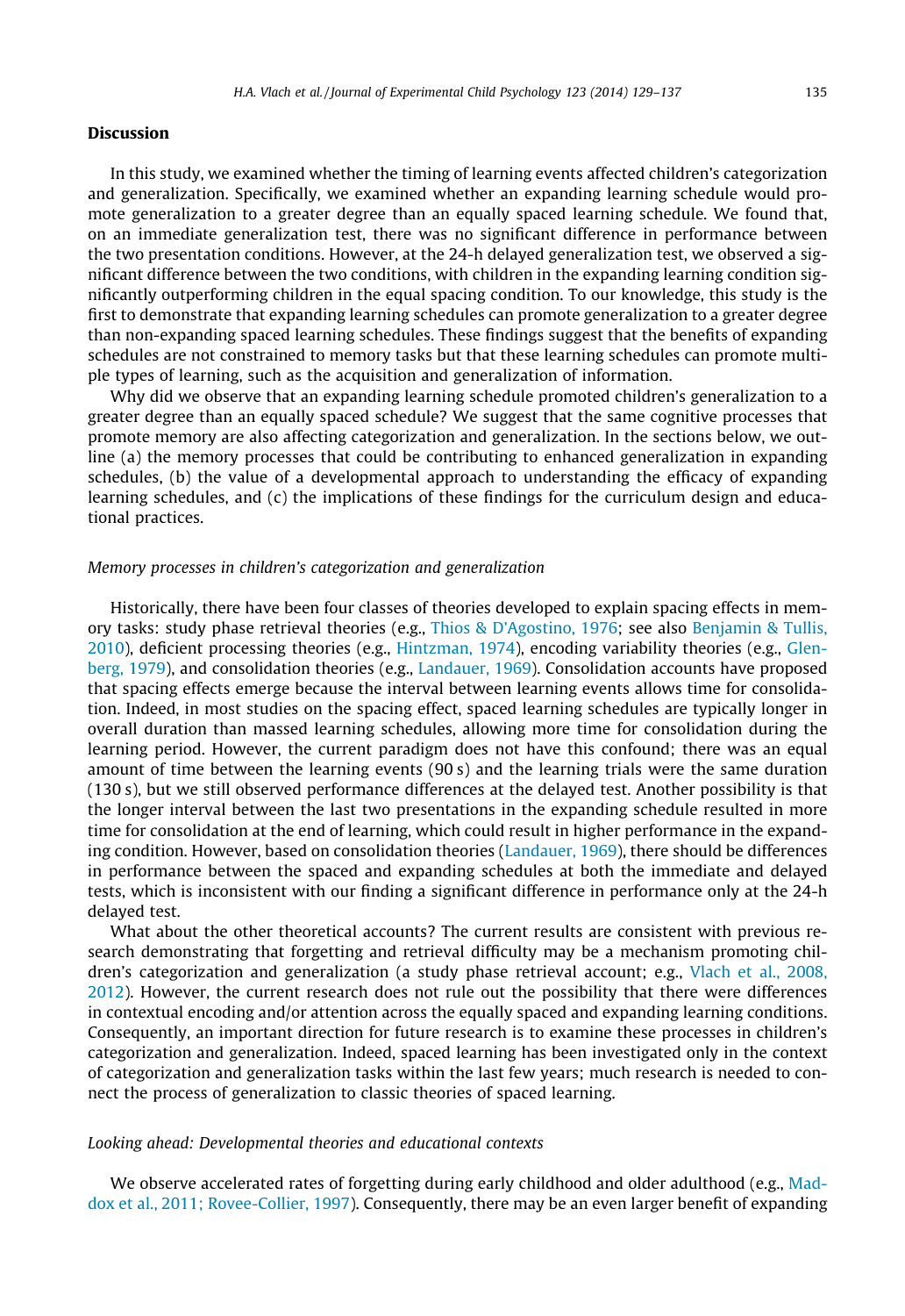<span id="page-7-0"></span>learning schedules, which minimize the likelihood of failing to retrieve information between the first two learning events, over equally spaced schedules for young children and older adults. Recent studies with young and older adults suggest that the benefits of expanding learning for memory performance may be directly related to an individual's forgetting rates and developmental state [\(Maddox et al.,](#page-8-0) [2011\)](#page-8-0). Examining expanding schedules early in development may reveal how memory development affects the efficacy of expanding schedules and how this in turn affects children's categorization and generalization. In sum, it is highly likely that a developmental theory across the lifespan is necessary for (a) resolving conflicting findings on the efficacy of expanding schedules with adult learners and (b) understanding how expanding schedules promote multiple forms of learning, such as memory and generalization.

#### Conclusion

On a final note, it is important to highlight that this study represents a convergence of several bodies of research. Both early experimental psychological science (e.g., Ebbinghaus, 1885/1964) and broad theoretical frameworks of development and education (e.g., Bruner, 1960) have emphasized the importance of the timing of learning. For example, a central tenant of the spiral curriculum is to gradually increase the amount of time between lessons to optimize educational curriculum (Bruner, 1960). The current work supports a common idea across these bodies of work: Children should initially be presented with learning events close together in time, in order to reduce the difficulty of learning, but then be presented with learning events further apart in time as learning becomes easier. Indeed, the lower level cognitive processes identified by experimental psychology may be the same processes that promote memory and generalization across broad timescales and development and in educational contexts.

#### Acknowledgments

This study was supported by National Institute of Child Health and Human Development (NICHD) Grant R03 HD064909-01. We thank the undergraduate research assistants of the UCLA Language and Cognitive Development Lab for their help with this project.

#### References

- [Balota, D. A., Duchek, J. M., & Logan, J. M. \(2007\). Is expanded retrieval practice a superior form of spaced retrieval? A critical](http://refhub.elsevier.com/S0022-0965(14)00011-3/h0120) review of the extant literature. In J. S. Nairne (Ed.), [The foundations of remembering: Essays in honor of Henry L. Roediger, III](http://refhub.elsevier.com/S0022-0965(14)00011-3/h0120) [\(pp. 83–105\). New York: Psychology Press.](http://refhub.elsevier.com/S0022-0965(14)00011-3/h0120)
- [Benjamin, A. S., & Tullis, J. G. \(2010\). What makes distributed practice effective?](http://refhub.elsevier.com/S0022-0965(14)00011-3/h0010) Cognitive Psychology, 61, 228–247.
- [Birnbaum, M., Kornell, N., Bjork, E. L., & Bjork, R. A. \(2013\). Why interleaving enhances inductive learning: The role of](http://refhub.elsevier.com/S0022-0965(14)00011-3/h0015) [discrimination and retrieval.](http://refhub.elsevier.com/S0022-0965(14)00011-3/h0015) Memory & Cognition, 41, 392-402.
- Bruner, J. S. (1960). The process of education[. Cambridge, MA: Harvard University Press.](http://refhub.elsevier.com/S0022-0965(14)00011-3/h0020)
- [Cepeda, N. J., Pashler, H., Vul, E., Wixted, J. T., & Rohrer, D. \(2006\). Distributed practice in verbal recall tasks: A review and](http://refhub.elsevier.com/S0022-0965(14)00011-3/h0025) quantitative synthesis. [Psychological Bulletin, 132](http://refhub.elsevier.com/S0022-0965(14)00011-3/h0025), 354–380.
- Ebbinghaus, H. (1964). Memory: A contribution to experimental psychology (H. A. Ruger, C. E. Bussenius, & E. R. Hilgard, Trans.). New York: Dover (Original work published in 1885).
- [Glenberg, A. M. \(1979\). Component-levels theory of the effects of spacing of repetitions on recall and recognition.](http://refhub.elsevier.com/S0022-0965(14)00011-3/h0035) Memory & [Cognition, 7](http://refhub.elsevier.com/S0022-0965(14)00011-3/h0035), 95–112.
- [Hintzman, D. L. \(1974\). Theoretical implications of the spacing effect. In R. L. Solso \(Ed.\),](http://refhub.elsevier.com/S0022-0965(14)00011-3/h0040) Theories in cognitive psychology: The Loyola symposium [\(pp. 77–97\). Potomac, MD: Lawrence Erlbaum](http://refhub.elsevier.com/S0022-0965(14)00011-3/h0040).
- [Kang, S. H. K., & Pashler, H. \(2012\). Learning painting styles: Spacing is advantageous when it promotes discriminative contrast.](http://refhub.elsevier.com/S0022-0965(14)00011-3/h0045) [Applied Cognitive Psychology, 26](http://refhub.elsevier.com/S0022-0965(14)00011-3/h0045), 97–103.
- [Karpicke, J. D., & Bauernschmidt, A. \(2011\). Spaced retrieval: Absolute spacing enhances learning regardless of relative spacing.](http://refhub.elsevier.com/S0022-0965(14)00011-3/h0050) [Journal of Experimental Psychology: Learning, Memory, and Cognition, 37](http://refhub.elsevier.com/S0022-0965(14)00011-3/h0050), 1250–1257.
- [Kornell, N., & Bjork, R. A. \(2008\). Learning concepts and categories: Is spacing the ''enemy of induction''?](http://refhub.elsevier.com/S0022-0965(14)00011-3/h0055) Psychological Science, 19[, 585–592](http://refhub.elsevier.com/S0022-0965(14)00011-3/h0055).
- [Kornell, N., Castel, A. D., Eich, T. S., & Bjork, R. A. \(2010\). Spacing as the friend of both memory and induction in younger and](http://refhub.elsevier.com/S0022-0965(14)00011-3/h0060) older adults. [Psychology and Aging, 25](http://refhub.elsevier.com/S0022-0965(14)00011-3/h0060), 498–503.
- [Landauer, T. K. \(1969\). Reinforcement as consolidation.](http://refhub.elsevier.com/S0022-0965(14)00011-3/h0065) Psychological Review, 76, 82–96.
- [Landauer, T. K., & Bjork, R. A. \(1978\). Optimal rehearsal patterns and name learning. In M. M. Gruneberg, P. E. Morris, & R. N.](http://refhub.elsevier.com/S0022-0965(14)00011-3/h0070) Sykes (Eds.), Practical aspects of memory [\(pp. 625–632\). London: Academic Press.](http://refhub.elsevier.com/S0022-0965(14)00011-3/h0070)